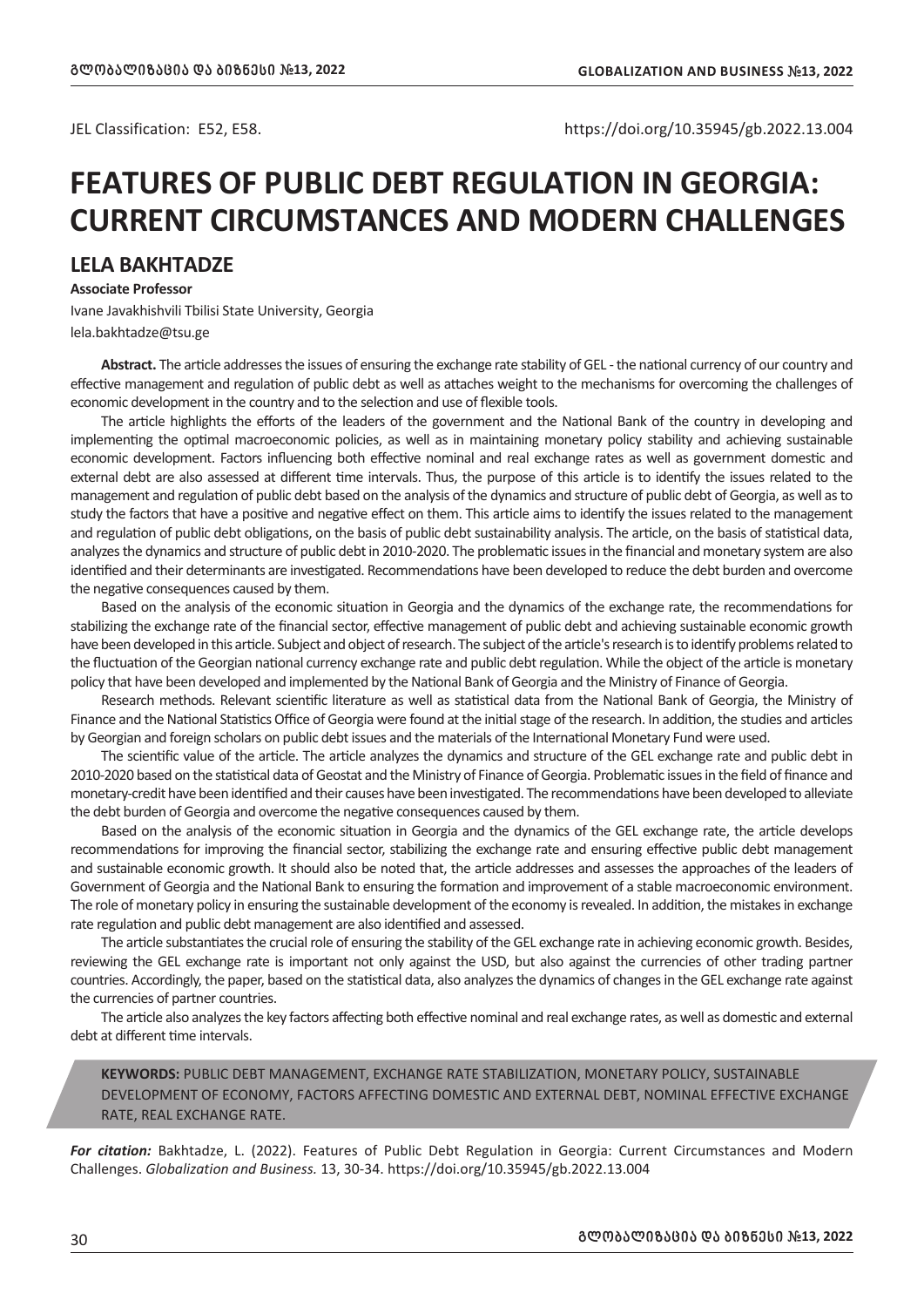### **PROBLEMS OF PUBLIC DEBT MANAGEMENT**

The state, while performing its functions, often finds itself in a situation where financial resources are not sufficient to accomplish the set goals and objectives. In such circumstances, in order to cover the budget deficit and state expenditures, the need to attract debt is on the agenda.

Government debt usually consists of external and domestic debt, in which external debt is denominated in foreign currency and domestic debt is denominated in national currency. It should also be emphasized that the credits that countries attract from international financial institutions will only enable the country to increase its economic growth rate only if it is able to restructure its existing debt and use the loan effectively.

The repayment period of the domestic debts for poor countries is in most cases short, while the interest rate is high. In addition, 80% of public debt is represented by the soft loans. In the case of poor countries, interest rates differ significantly from market rates.

In order to avoid increasing the public debt indefinitely and creating difficulties for the country to repay it, it must be systematically evaluated. For this purpose, the liquidity and solvency ratios are used. Liquidity, for its part, means having sufficient cash in the country after a certain period of time, while solvency means ensuring high and stable growth rates of the economy through effective management of borrowed loans in order to repay liabilities on time.

In order to determine the value of public debt, its ratio to budget revenues, to gross domestic product and exports is also used. While the debt to gross domestic product ratio (GDP) is the most important indicator.

According to the International Monetary Fund, in order to maintain public debt sustainability, their ratio in developed countries should not exceed 60 percent of GDP, while in developing countries it should not exceed 40-50 percent. The above-mentioned gives us a notion of the amount of funds generated by the country and its analysis allows for the detection of fluctuations caused by external debt service.

In reference to the ratio of public debt to exports, it

should also be underlined that the funds borrowed for longterm investments will not improve the situation at the initial stage.

Significant conclusions can also be drawn from the analysis of servicing the public debt, through which the country's solvency is assessed according to different periods. In addition, it is worthy to note that the longer the loan period, the higher the degree of analysis error.

Furthermore, the country's solvency capabilities also change over time. However, in the short term, this tool can more or less accurately predict fluctuations caused by servicing the debt in the economies of poor countries.

In order to ensure economic stability, the government needs to develop a flexible debt management strategy. Moreover, the government of the country must take into account the risks associated with taking on the external debt from the very beginning, the foresight of which will guarantee the fulfillment of the debt service obligations. Otherwise, the country may be in an unfavorable position due to incorrect determination of interest rate on external debt, debt repayment period, adjustment of debt amount at the exchange rate and debt burden adjustment issues.

An important aspect of the National Bank's activities is the creation and proper management of international reserves, which is crucial during periods of crisis.

In general, the countries with a positive current account balance are almost doubling their foreign exchange reserves after moving to inflation targeting. However, for countries like Georgia with a deficit current account, the only way to accumulate reserves is to borrow, more than 90 percent of which is denominated in foreign currency.

The above situation is referred to as "Original sin" when in the international market countries are not allowed to borrow money in national currency.

It is also worth to mention that the ratio of short-term external debt of the state to the international reserves provides us with the information on whether the country can use its own reserves to meet its obligations.

Accordingly, in our point of view, financing the budget using domestic securities has many advantages, In particular:

*Structure and dynamics of public debt of Georgia in 2010-2020*

Total Government Debt Dynamics for 2010-2020



*Source: Data of the Ministry of Finance of Georgia*

**GLOBALIZATION AND BUSINESS** *#***13, 2022** 31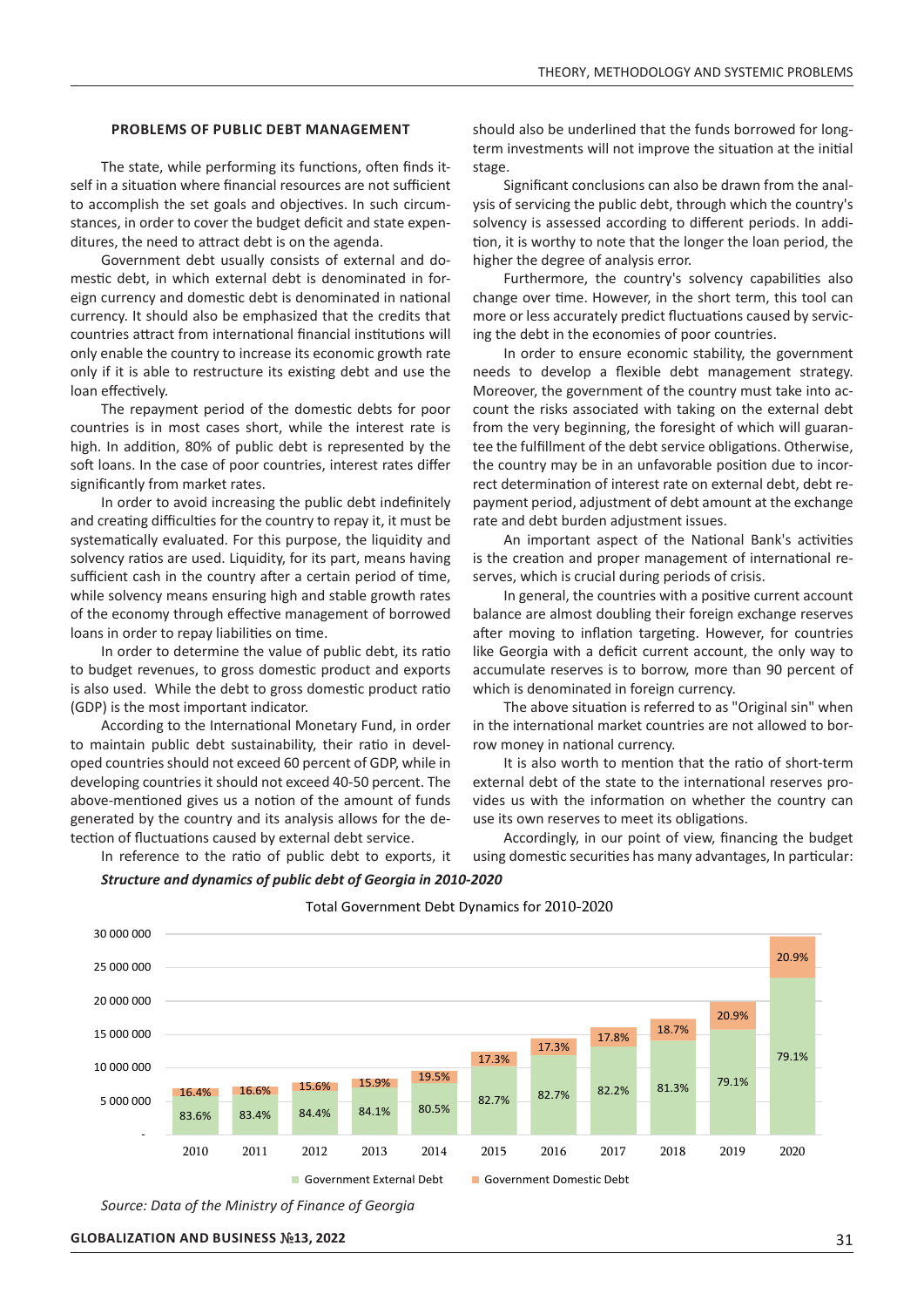The Risks associated with currency exchange rate fluctuations are reduced and servicing the domestic debt is not dependent on exchange rate volatility. Consequently, its variability does not increase costs and minimizes the risk of default;

Moreover, the less reliance on exchange rates allows the government use currency exchange rates as a stabilization mechanism during exogenous shocks and, consequently, reduce both the fiscal impact and the risk of capital outflows.

As can be seen from the graph, the total government debt of Georgia was growing dynamically from 2010 to 2020. However, during the analysis period from 2010 to 2013, the external government debt in the structure of the total budget loans accounted government debt was quite high, at 83.6-, 83.4-, 84.4- and 84.1-percent, respectively.

In 2014, the total government debt ratio decreased significantly by 3.6 percentage points compared to the previous year and reaching 80.5 percent. In 2015-2016, the share of external government debt remained at 82.7 percent. In 2017-2018, the share of the above-mentioned indicators in the annual image decreased by 0.5 and 0.9 percentage points, respectively. As for 2019-2020, the share of external government debt was 79.1 percent.

It is also worthy to note that in 2010-2014, the domestic this also worthy to note that in 2010-2014, the domestic government debt of Georgia accounted for 16.4-16.6-15.6-15.9- and 19.5-percent of total debt.

While in 2015-2016, domestic debt in the total government debt of Georgia was 17.3 and 17.3 percent, respectively. Government debt us

In 2017, the domestic government debt of Georgia amounted to 17.8 percent of the total debt. In 2018, this figure increased by 0.9 percentage points to 18.7 percent.

Additionally, it is noteworthy that both in 2019 and 2020, the domestic government debt of Georgia amounted to 20.9 percent of total debt.

It should also be pointed out that in 2010-2020 the ex-

ternal debt portfolio of the Government of Georgia is presented in the form of both multilateral and bilateral creditors, as well as Eurobonds and guaranteed loans. Multilateral lenders have the highest share in the portfolio of external government debt.

As regards the structure of the domestic debt portfolio, the latter includes both treasury securities, as well as government bonds and loans from budget organizations.

As can be seen from the graph, the share of government bonds in 2010-2012 was 62.3-56.5-52.6 percent, respectively. From 2013 to 2020 inclusive the treasury securities and budget loans accounted for the largest share of the domestic government debt portfolio (54.6- 69.5- 75- 79.9- 83.7- 86.7- 90.4- 93.6 percent, respectively).

As Figure 4 illustrates, the portfolio of treasury securities includes 6-month, 12-month, 2-year, 5-year, and 10-year securities.

# **Problems of public debt management** 17.3%

The state, while performing its functions, often finds it-The state, while performing its functions, often finds itself in a situation where financial resources are not sufficient to accomplish the set goals and objectives. In such circumstances, in order to cover the budget deficit and state expen-15-2016, domestic debt in the total govern- ditures, the need to attract debt is on the agenda.

> Government debt usually consists of external and domestic debt, in which external debt is denominated in foreign currency and domestic debt is denominated in national currency. It should also be emphasized that the credits that countries attract from international financial institutions will only enable the country to increase its economic growth rate only if it is able to restructure its existing debt and use the loan effectively.



Government External Debt Portfolio Dynamics for 2010-2020

*Source: Data of the Ministry of Finance of Georgia*

*Graph 2*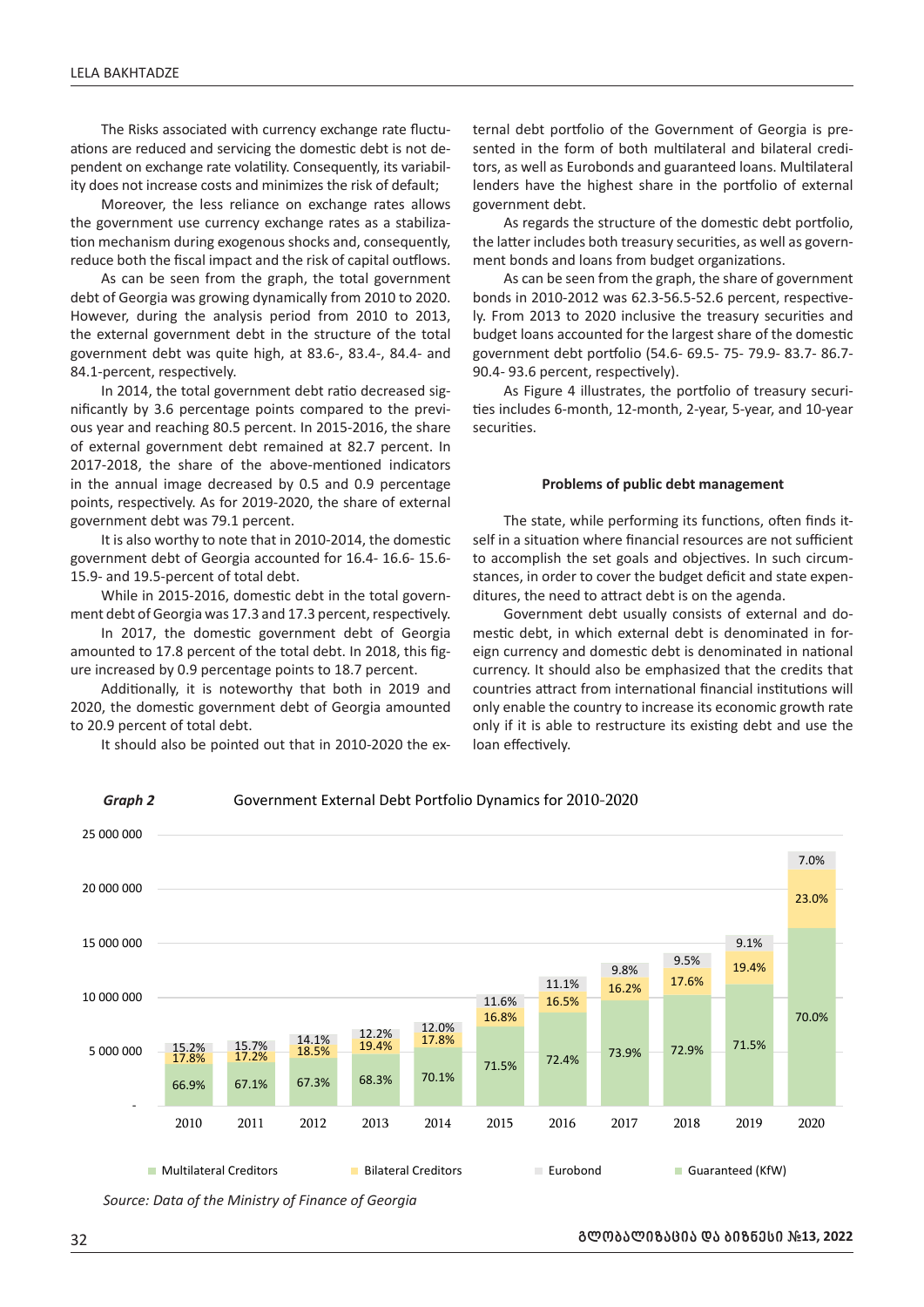

#### Government Domestic Debt Portfolio Dynamics for 2010-2020



The repayment period of the domestic debts for poor countries is in most cases short, while the interest rate is high. In addition, 80% of public debt is represented by the soft loans. In the case of poor countries, interest rates differ significantly from market rates.

 $\frac{1}{2}$  in order to avoid increasing the public debt indefinitely tection of fluctuations can be constructed by the security of  $\frac{1}{2}$ . and creating difficulties for the country to repay it, it must be and creating dimedities for the country to repay it, it must be systematically evaluated. For this purpose, the liquidity and solvency ratios are used. Liquidity, for its part, means having sufficient cash in the country after a certain period of time, while solvency means ensuring high and stable growth rates of the economy through effective management of borrowed ysis of servicing the public debt, through which of the economy through effective management of borrowed ysis of servicing the public debt, through which loans in order to repay liabilities on time.

In order to determine the value of public debt, its ratio to budget revenues, to gross domestic product and exports is also used. While the debt to gross domestic product ratio (GDP) is the most important indicator.

According to the International Monetary Fund, in order

to maintain public debt sustainability, their ratio in developed countries should not exceed 60 percent of GDP, while in developing countries it should not exceed 40-50 percent. The above-mentioned gives us a notion of the amount of funds generated by the country and its analysis allows for the degenerated by the country and its analysis allows for the<br>
intely bection of fluctuations caused by external debt service.<br>
In reference to the ratio of public debt to expo o<br>Intion

In reference to the ratio of public debt to exports, it should also be underlined that the funds borrowed for longused. Liquidity, for its part, means having term investments will not improve the situation at the initial stage.

> Significant conclusions can also be drawn from the analysis of servicing the public debt, through which the country's solvency is assessed according to different periods. In addition, it is worthy to note that the longer the loan period, the higher the degree of analysis error.

Furthermore, the country's solvency capabilities also change over time. However, in the short term, this tool can  $n$ e International Monetary Fund, in order  $\;\;\;\;$  more or less accurately predict fluctuations caused by servic-